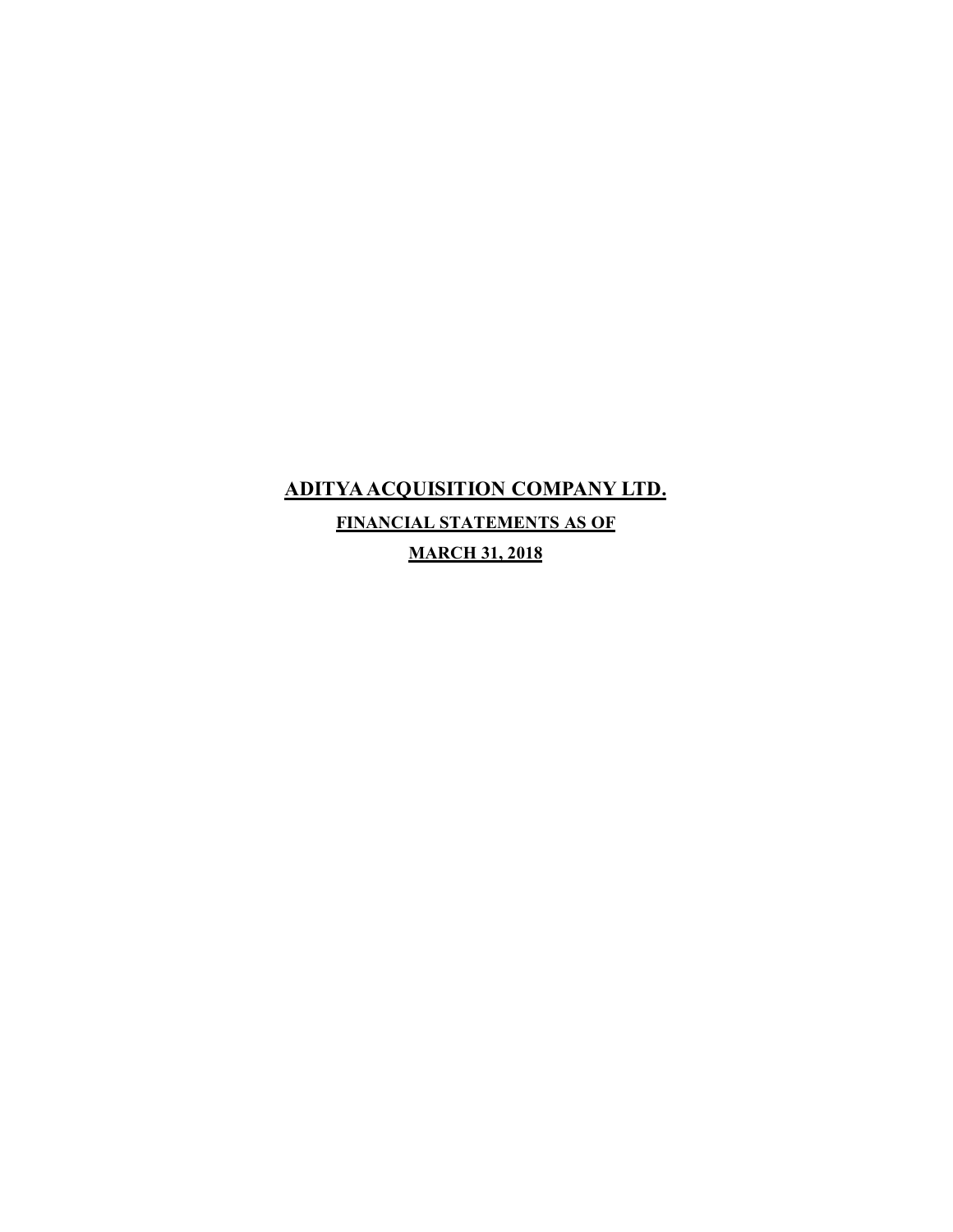# **ADITYA ACQUISITION COMPANY LTD. FINANCIAL STATEMENTS AS OF MARCH 31, 2018**

# **TABLE OF CONTENTS**

|                                              | Page   |
|----------------------------------------------|--------|
| Independent Auditors' Report                 |        |
| <b>Balance Sheets</b>                        | 2      |
| Statements of Profit or Loss                 | 3      |
| Statement of Changes in Shareholders' Equity | 4      |
| <b>Statements of Cash Flows</b>              | 5      |
| Notes to Financial Statements                | $6-10$ |

**The amounts are stated in New Israeli Shekels (NIS) in thousands.**

 $\overline{\phantom{a}}$  $\overline{\phantom{a}}$  $\overline{\phantom{a}}$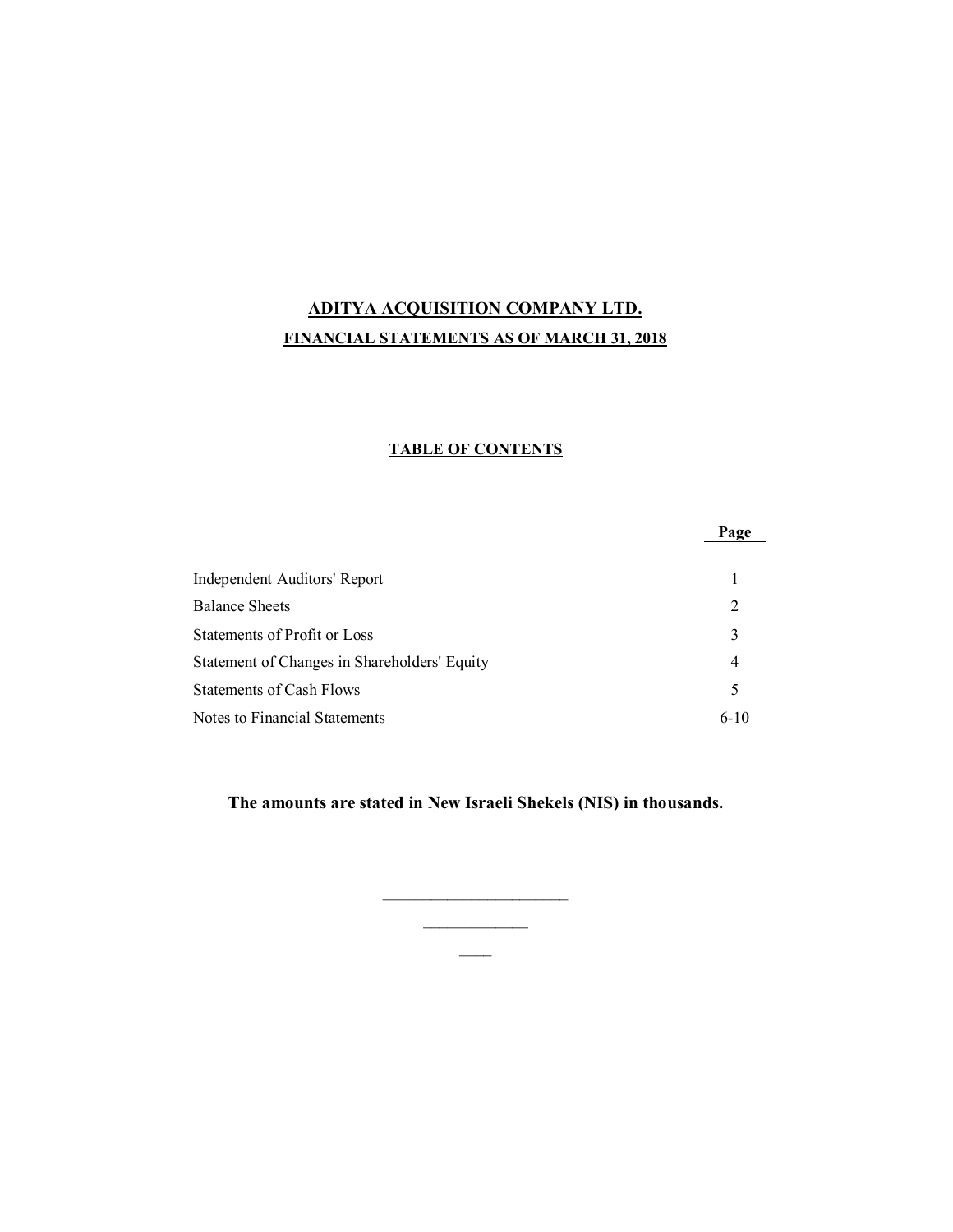# **INDEPENDENT AUDITORS' REPORT TO THE SHAREHOLDERS OF ADITYA ACQUISITION COMPANY LTD.**

We have audited the accompanying balance sheets of Aditya Acquisition Company ltd, (the "Company") as of March 31, 2018 and 2017 and the related statements of profit or loss, changes in shareholders' equity and cash flows for the years then ended. These financial statements are the responsibility of the Company's Board of Directors and management. Our responsibility is to express an opinion on these financial statements based on our audits.

We conducted our audits in accordance with generally accepted auditing standards in Israel, including those prescribed by the Auditor's Regulations (Auditor's Mode of Performance), 1973. Those standards require that we plan and perform the audit to obtain reasonable assurance about whether the financial statements are free of material misstatement. An audit includes examining, on a test basis, evidence supporting the amounts and disclosures in the financial statements. An audit also includes assessing the accounting principles used and significant estimates made by the board of directors and management, as well as evaluating the overall financial statement presentation. We believe that our audits and the reports of other auditors provide a reasonable basis for our opinion.

In our opinion, the financial statements referred to above present fairly, in all material respects, the financial position of the Company as of March 31, 2018 and 2017 and the results of its operations, changes in its shareholders' equity and cash flows for the years then ended, in conformity with generally accepted accounting principles in Israel (Israeli GAAP).

Tel-Aviv, Israel May 5, 2018

> Ziv Haft Certified Public Accountants (Isr.) BDO Member Firm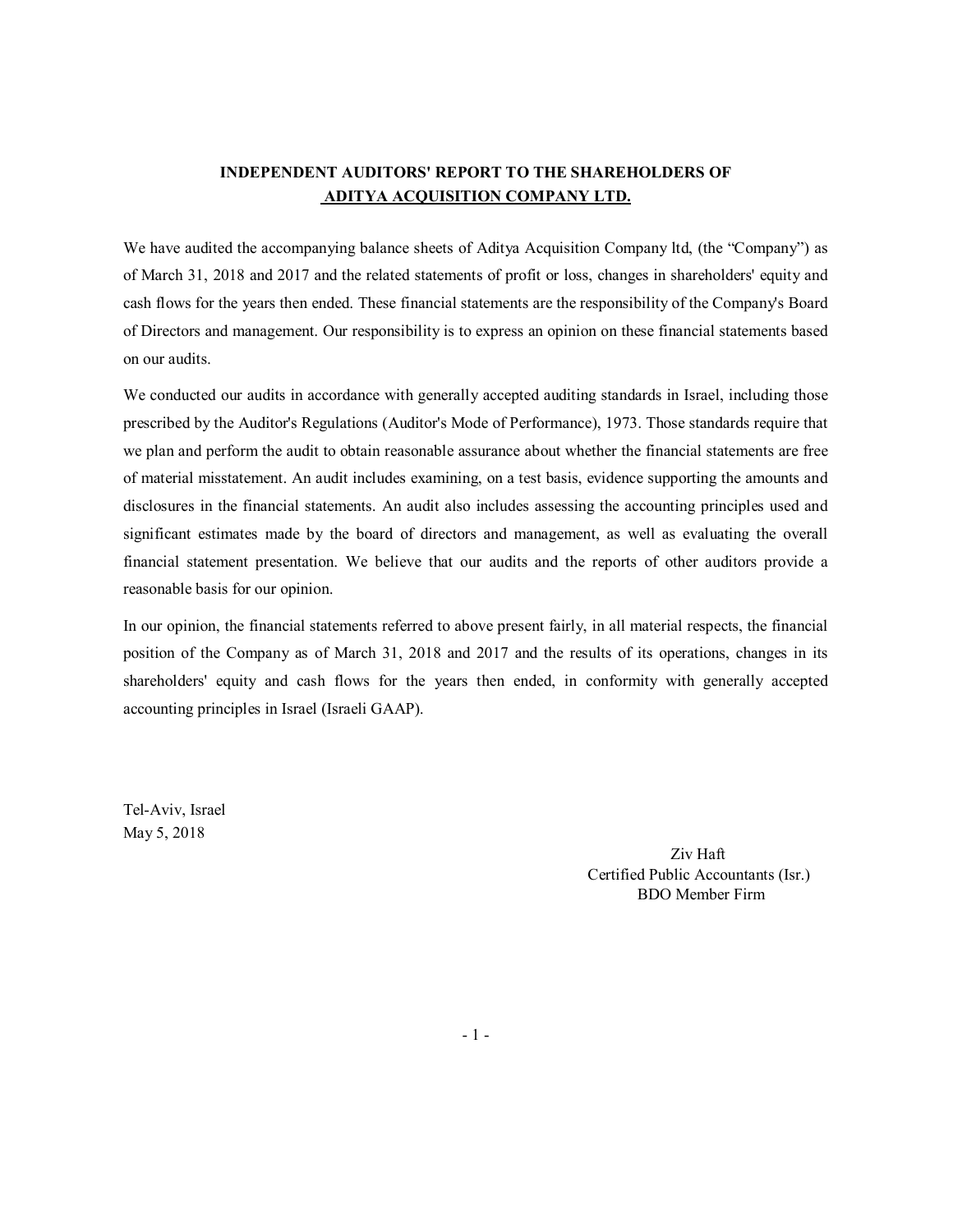# **BALANCE SHEETS (NIS in thousands)**

|                              |                | As at March 31, |        |
|------------------------------|----------------|-----------------|--------|
|                              | <b>Note</b>    | 2018            | 2017   |
| <b>CURRENT ASSETS:</b>       |                |                 |        |
| Cash and cash equivalents    | $\mathfrak{Z}$ | 1,360           | 1,886  |
| Unbilled receivables         |                |                 | 179    |
| Other accounts receivables   | $\overline{4}$ | 128             | 338    |
|                              |                | 1,488           | 2,403  |
| Property and equipment       | 5              | 6               | 19     |
| Deferred tax assets          | 6              | 121             | 214    |
|                              |                | 1,615           | 2,636  |
| <b>CURRENT LIABILITIES:</b>  |                |                 |        |
| Accounts payable             |                | 47              | 91     |
| Deferred income              |                | 100             |        |
| Other accounts payable       | $\tau$         | 823             | 2,208  |
|                              |                | 970             | 2,299  |
| <b>SHAREHOLDERS' EQUITY:</b> |                |                 |        |
| Share capital                | 9              | $\ast$          | $\ast$ |
| Retained earnings            |                | 337             | 9      |
| Net profit                   |                | 308             | 328    |
|                              |                | 645             | 337    |
|                              |                | 1,615           | 2,636  |

(\*) less than 1K NIS.

May 5, 2018 Sudhir Valia Director Date of approval of the financial statements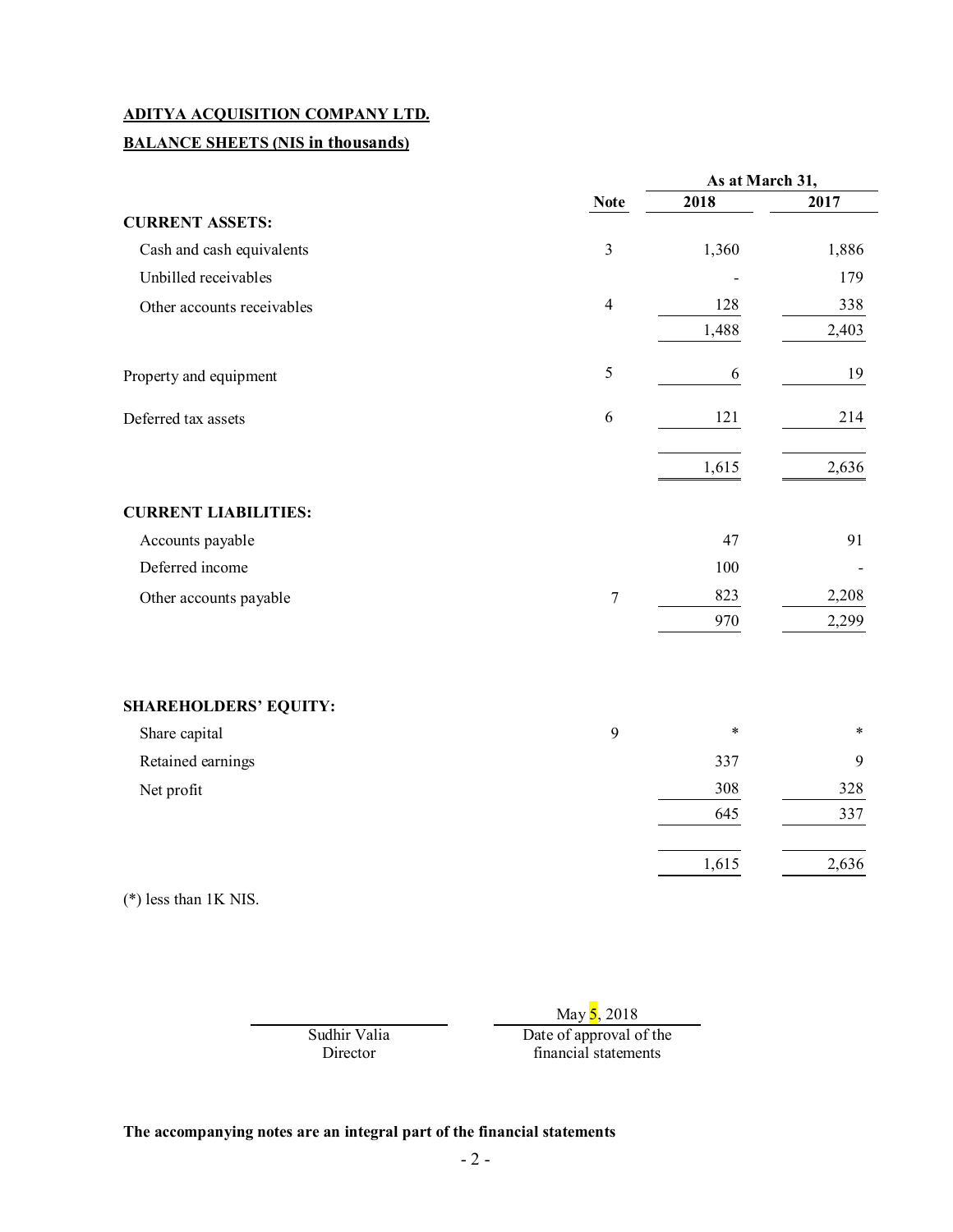# **STATEMENTS OF PROFIT OR LOSS (NIS in thousands)**

|                          |             | For the year ended<br>March 31, |         |
|--------------------------|-------------|---------------------------------|---------|
|                          | <b>Note</b> | 2018                            | 2017    |
| Revenues                 |             | 7,830                           | 10,355  |
| Cost of Services         | 10          | (7,356)                         | (9,768) |
| Profit from operations   |             | 474                             | 587     |
| Financial expenses, net  | 11          | 73                              | 133     |
| Profit before income tax |             | 401                             | 454     |
| Income tax expenses      | 12          | 93                              | 126     |
| Net profit               |             | 308                             | 328     |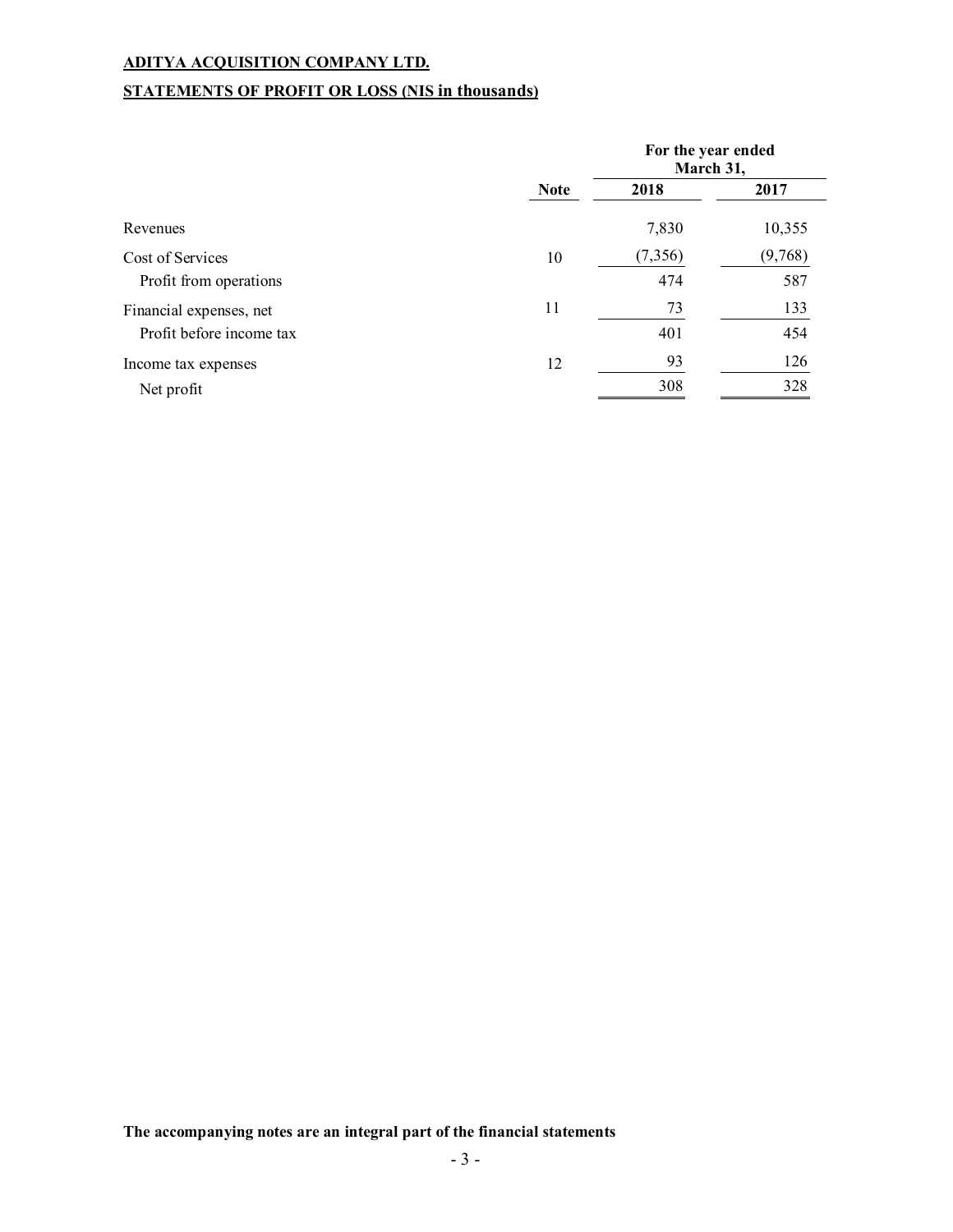# **STATEMENT OF CHANGES IN SHAREHOLDERS' EQUITY (NIS in thousands)**

|                                                | <b>Share</b><br>capital | <b>Retained</b><br>earnings | <b>Total</b> |
|------------------------------------------------|-------------------------|-----------------------------|--------------|
| Balance as of April 1, 2016                    | *                       | 9                           | 9            |
| Changes during the year ended March 31, 2017:  |                         |                             |              |
| Net profit                                     |                         | 328                         | 328          |
| <b>Balance at March 31, 2017</b>               | *                       | 337                         | 337          |
| Changes during the year ended March 31, 2018 : |                         |                             |              |
| Net profit                                     |                         | 308                         | 308          |
| <b>Balance at March 31, 2018</b>               | *                       | 645                         | 645          |

(\*) less than 1K NIS.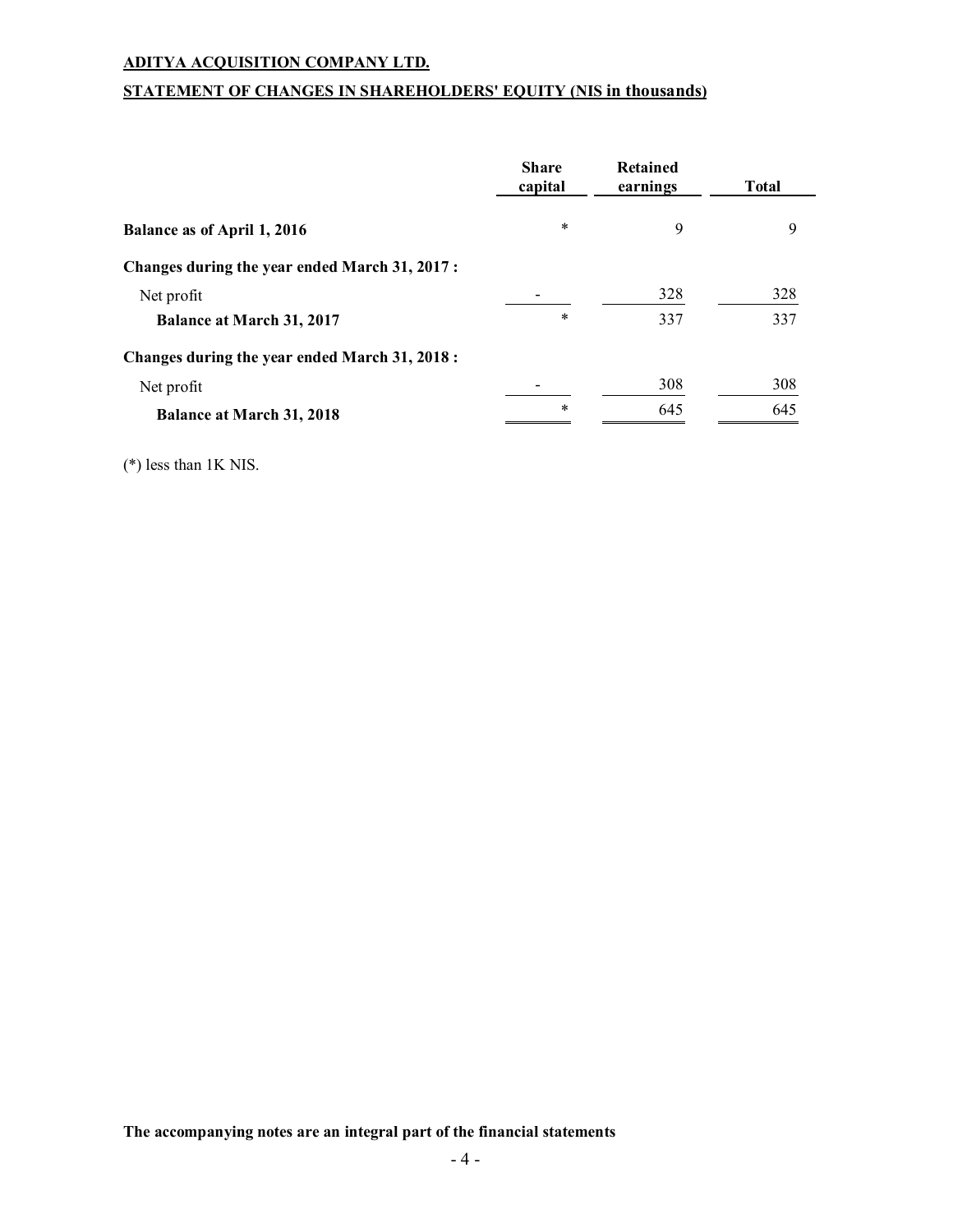# **STATEMENTS OF CASH FLOWS (NIS in thousands)**

|                                                  | For the year ended<br>March 31, |       |
|--------------------------------------------------|---------------------------------|-------|
|                                                  | 2018                            | 2017  |
| <b>Cash flows from operating activities:</b>     |                                 |       |
| Net profit                                       | 308                             | 328   |
| Adjustments for:                                 |                                 |       |
| Depreciation                                     | 13                              | 16    |
| Income tax expense                               | 93                              | 126   |
| Changes in operating assets and liabilities:     |                                 |       |
| Decrease in Unbilled receivable                  | 179                             | 1,524 |
| Decrease in other account receivable             | 49                              | 23    |
| Decrease in accounts payable                     | (44)                            | (49)  |
| Increase in deferred income                      | 100                             |       |
| Decrease in other accounts payable               | (1,385)                         | (881) |
| Income tax received (paid)                       | 161                             | 277   |
| Net cash provided by operating activities        | (526)                           | 1,364 |
| Cash flows from investing activities:            |                                 |       |
| Purchase of property and equipment               |                                 | (10)  |
| Net cash used in investing activities            |                                 | (10)  |
| Increase (decrease) in cash and cash equivalents | (526)                           | 1,354 |
| Cash and cash equivalents at beginning of period | 1,886                           | 532   |
| Cash and cash equivalents at end of period       | 1,360                           | 1,886 |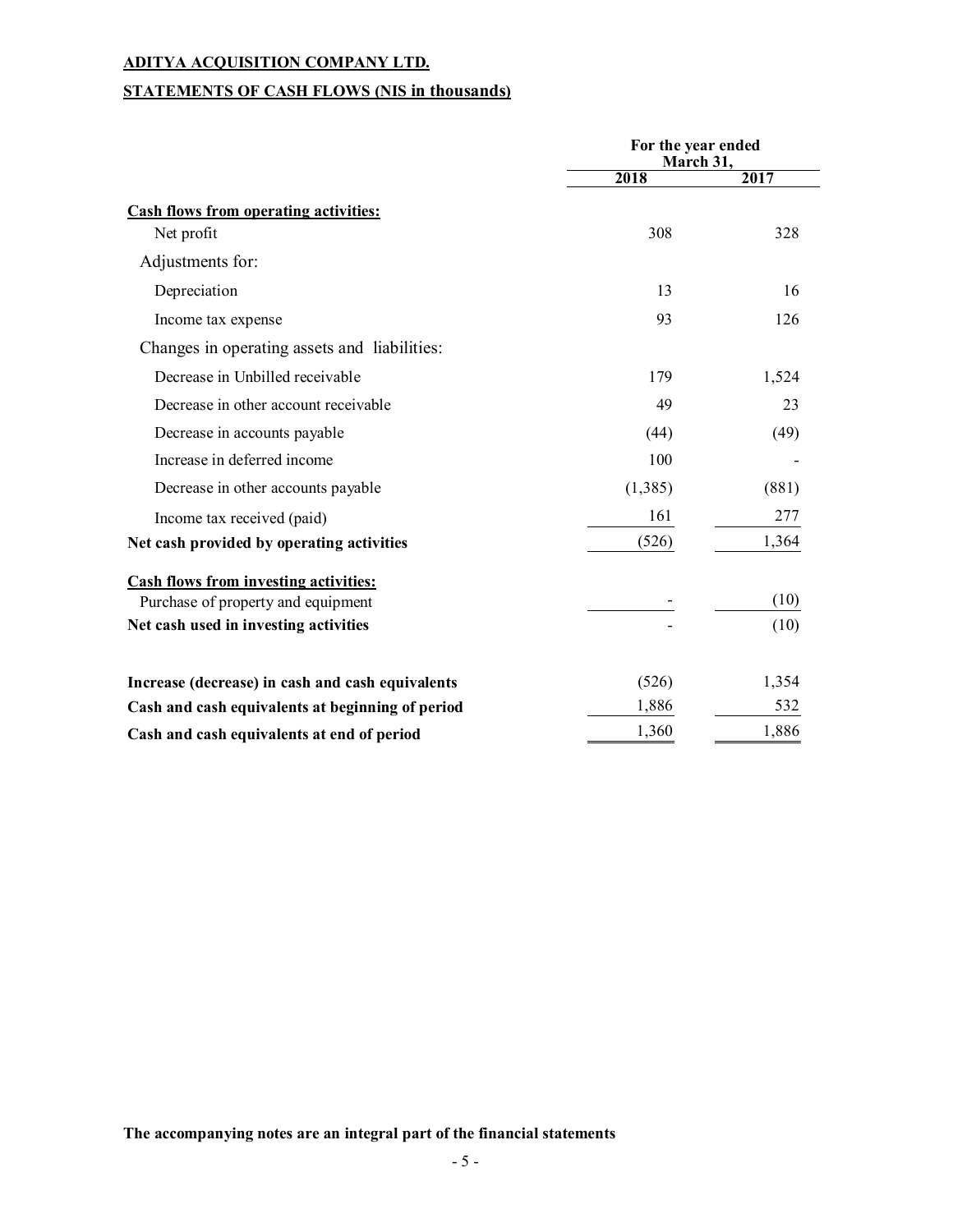#### **NOTES TO FINANCIAL STATEMENTS (NIS in thousands)**

#### **NOTE 1 - GENERAL:**

- **A.** Aditya Acquisition Company Ltd. (hereinafter: the "Company") incorporated in Israel on April 22, 2007 and commenced operations In April 2013.
- **B.** The Company is engaged in the provision of manufacturing services mainly to manufacturing pharmaceuticals companies.
- **C.** The Company is wholly owned subsidiary of Alkaloida Chemical Company Exclusive Group Limited, a corporation organized under the law of Hungary.
- **D**. The Company signed a Services Agreement with related parties in which the related parties shall pay to the Company in consideration for the consulting services in relation to formulation / bulk drugs of certain pharmaceutical product lines, an amount equal to the costs of the Company in connection with the Services as reported by Company, plus certain percentage as total consideration (the "Services Fee").

### **NOTE 2 - ACCOUNTING POLICIES:**

# **A. General:**

The Financial statements have been prepared on the historical cost basis, are presented according to the nominal values and not reported values, nor values adjusted to the changes in the general purchasing power of the Israeli currency, in accordance with accepted accounting principles.

#### **B. Definitions:**

In these financial statements:

| The Company            | $\sim 100$ | Aditya Acquisition Company ltd.                                            |
|------------------------|------------|----------------------------------------------------------------------------|
| <b>Related Parties</b> | $\sim 100$ | Within the meaning of Statement of Opinion No. 29 of the Israeli Institute |
|                        |            | of Certified Public Accountants.                                           |
| Index                  | $\sim$     | The Consumer Price Index as published by the Central Bureau                |
|                        |            | of Statistics.                                                             |
|                        |            |                                                                            |

Foreign currency - Currency which is not the New Israeli Shekel.

### **C. Foreign currency and linkage:**

- 1. Assets and liabilities in foreign currency or linked to it are presented at the representative rate of exchange on the balance sheet date. Income and expenses in foreign currency are recorded at the representative rate at the time of the transactions.
- 2. Assets and liabilities linked to the consumer price index are included according to the condition of linkage of the specific balances.
- 3. Linkage and exchange rate differences are recorded in the statement of operations when they occur.
- 4. The consumer price index and exchange rate of the U.S. dollar ("dollar") and the changes during the financial statement year was as follows: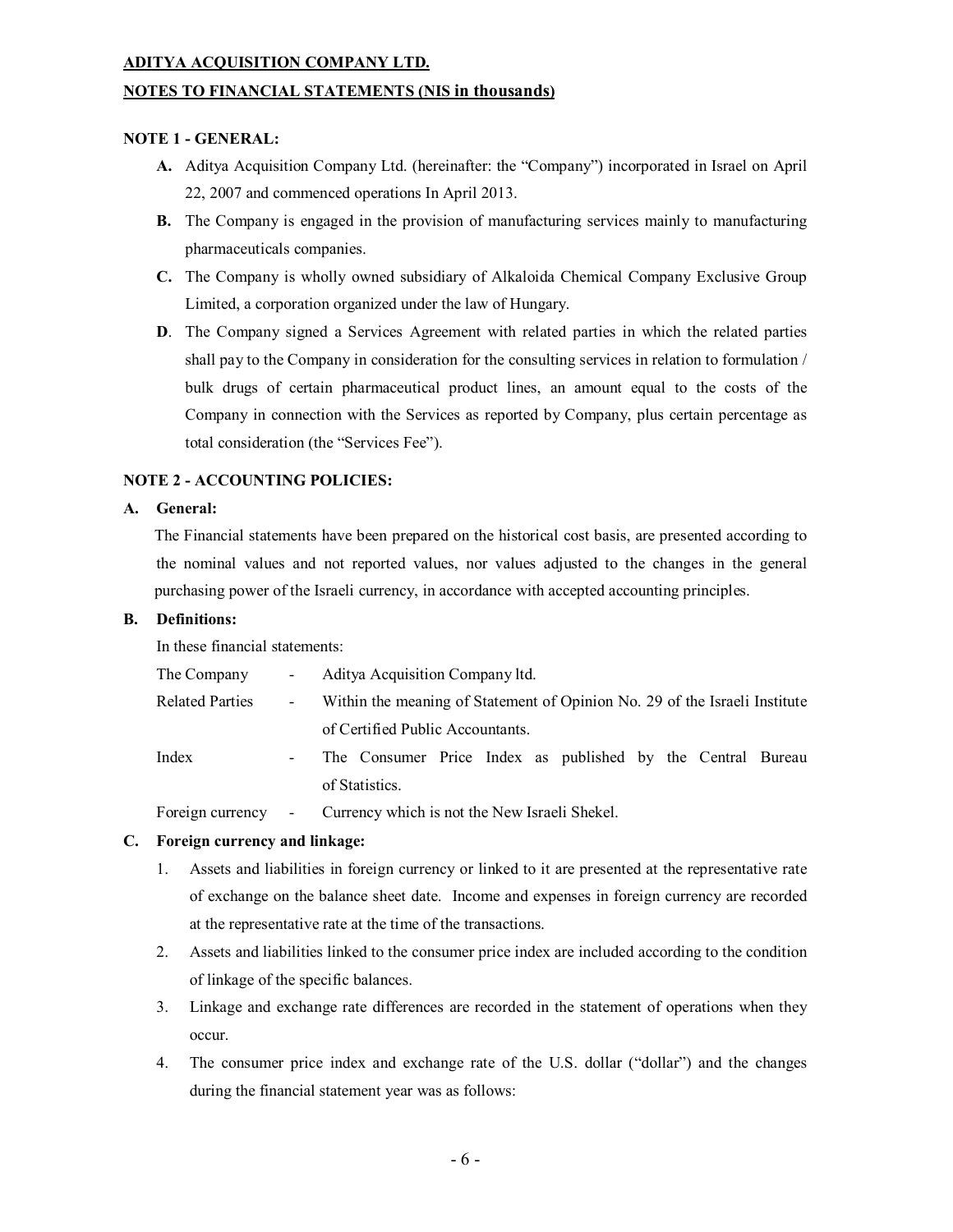### **NOTES TO FINANCIAL STATEMENTS (NIS in thousands)**

### **NOTE 2 - ACCOUNTING POLICIES (cont.)**

#### **C. Foreign currency and linkage (cont.):**

|                                 | As at March 31, |       |
|---------------------------------|-----------------|-------|
|                                 | 2018            | 2017  |
| Consumer Price Index (points)   | 100.3           | 100.1 |
| U.S. Dollar (NIS to the dollar) | 3.514           | 3.632 |

|                      | for the year ended<br>March 31, | Percentage change |
|----------------------|---------------------------------|-------------------|
|                      | 2018                            | 2017              |
| Consumer Price Index | (0.10)                          | 0.10              |
| U.S. Dollar          | 1.36                            | (3.56)            |

#### **D. Cash and cash equivalents:**

Cash and Cash equivalents include cash on hand, short-term deposits in banks for periods not in excess of 3 months and whose use is not limited.

#### **E. Property and equipment:**

Property and equipment are stated at cost net of accumulated depreciation and any impairment in value necessary in accordance with accounting Standard no. 15. Depreciation is calculated on the "Straight Line" basis, based on the estimated useful lives of the assets.

#### **F. Deferred tax:**

- 1. Deferred taxes are determined utilizing the asset and liability method based on the estimated future tax effects of temporary differences between the financial accounting and tax bases of assets and liabilities under the applicable tax laws.
- 2. Deferred tax balances are computed using the tax rates expected to be in effect when these differences reverse.
- 3. The Company recognizes deferred tax assets in respect of all the temporary differences that will result in deductible amounts in future years when future taxable income is expected to realize these differences.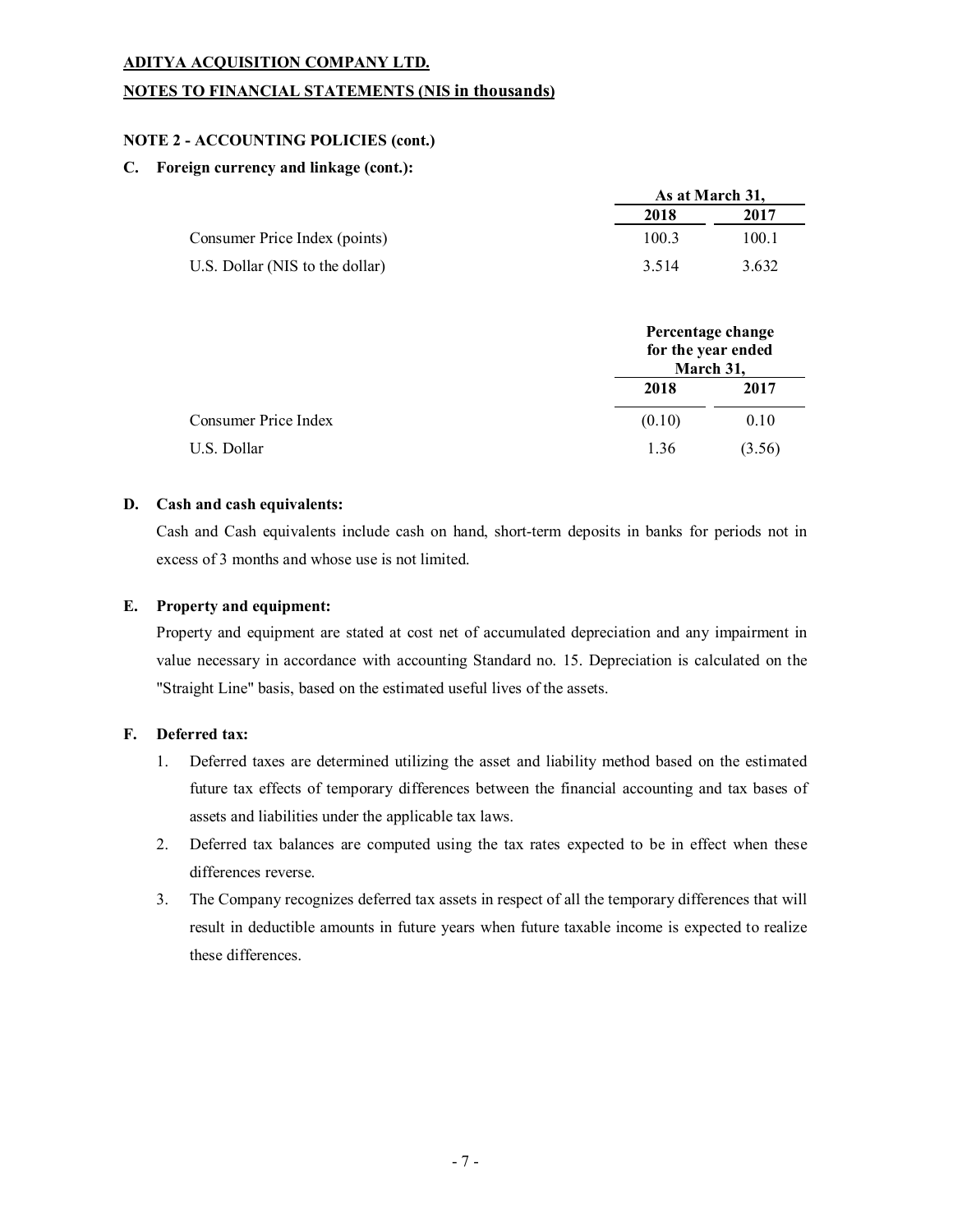# **NOTES TO FINANCIAL STATEMENTS (NIS in thousands)**

# **NOTE 3 - CASH AND CASH EQUIVALENTS:**

|                        | As at March 31, |       |
|------------------------|-----------------|-------|
|                        | 2018            | 2017  |
| In New Israeli Shekels | 565             | 100   |
| In U.S. dollars        | 795             | 1,786 |
| <b>Total</b>           | 1,360           | 1,886 |

# **NOTE 4 - OTHER ACCOUNTS RECEIVABLE:**

|                                  | As at March 31, |      |
|----------------------------------|-----------------|------|
|                                  | 2018            | 2017 |
| Tax authorities                  | 115             | 276  |
| Prepaid expenses                 |                 | 55   |
| Government authorities $- V.A.T$ | 13              |      |
| <b>Total</b>                     | 128             | 338  |

# **NOTE 5 - PROPERTY AND EQUIPMENT:**

|                                    | Electronic<br>equipment |
|------------------------------------|-------------------------|
| Cost:<br>Balance, March 31, 2017   | 60                      |
| Additions                          |                         |
| Disposals                          |                         |
| Balance, March 31, 2018            | 60                      |
| Depreciation:                      |                         |
| Balance, March 31, 2017            | 41                      |
| Additions                          | 13                      |
| Disposals                          |                         |
| Balance, March 31, 2018            | 54                      |
| Depreciated cost to March 31, 2018 |                         |
| Depreciated cost to March 31, 2017 | 19                      |
| Rate of depreciation               | 33%                     |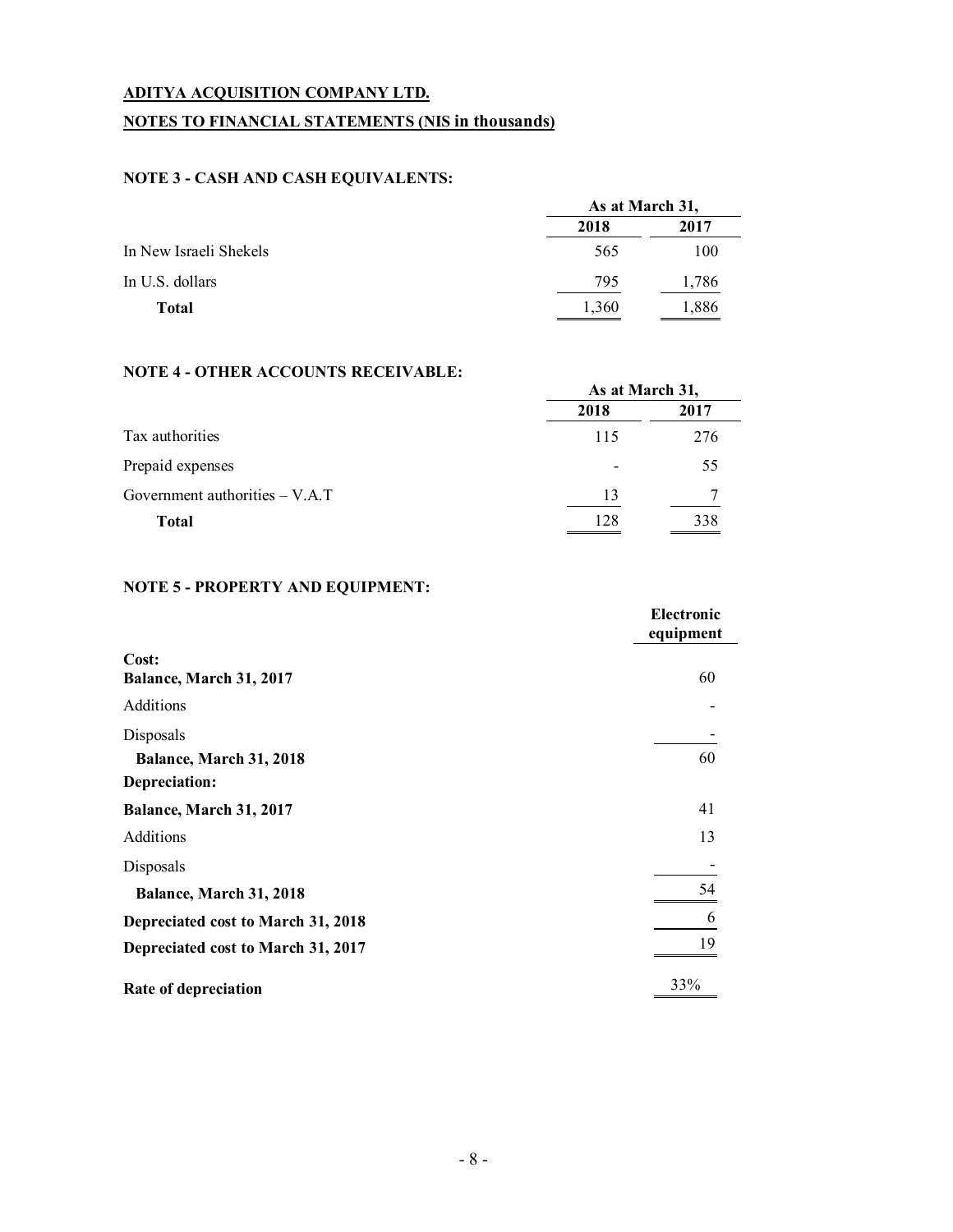### **NOTES TO FINANCIAL STATEMENTS (NIS in thousands)**

#### **NOTE 6 - DEFERRED TAX ASSETES:**

Deferred tax is calculated on temporary differences under the liability method using the tax rate at the year the deferred tax assets are recovered.

The movement on the deferred tax account is as shown below:

|                        | As at March 31, |      |
|------------------------|-----------------|------|
|                        | 2018            | 2017 |
| At 1 April             | 214             | 200  |
| Profit and loss charge | 93              | 14   |
| At 31 March            | 121             | 214  |

Deferred tax assets have been recognized in respect of all differences giving rise to deferred tax assets because it is probable that these assets will be recovered.

Deferred tax assets and liabilities are only offset where there is a legally enforceable right of offset and there is an intention to settle the balances net.

# **NOTE 7 - OTHER ACCOUNTS PAYABLE:**

|                                         | As at March 31, |       |
|-----------------------------------------|-----------------|-------|
|                                         | 2018            | 2017  |
| Employee and salary related liabilities | 448             | 1,344 |
| Accrued expenses                        | 375             | 864   |
| <b>Total</b>                            | 823             | 2,208 |

### **NOTE 8 - SHARE CAPITAL:**

**Composition: March 31, 2018 and 2017 Registered Issued and outstanding** Ordinary Shares, NIS 0.01 par value each 10,000,000 100

# **NOTE 9 - COST OF SERVICIES:**

|                               | For the year ended<br>March 31, |       |
|-------------------------------|---------------------------------|-------|
|                               | 2018                            | 2017  |
| Salaries and related expenses | 6,308                           | 7,912 |
| Foreign travel                | 589                             | 1,380 |
| Others                        | 459                             | 476   |
| <b>Total</b>                  | 7,356                           | 9,768 |